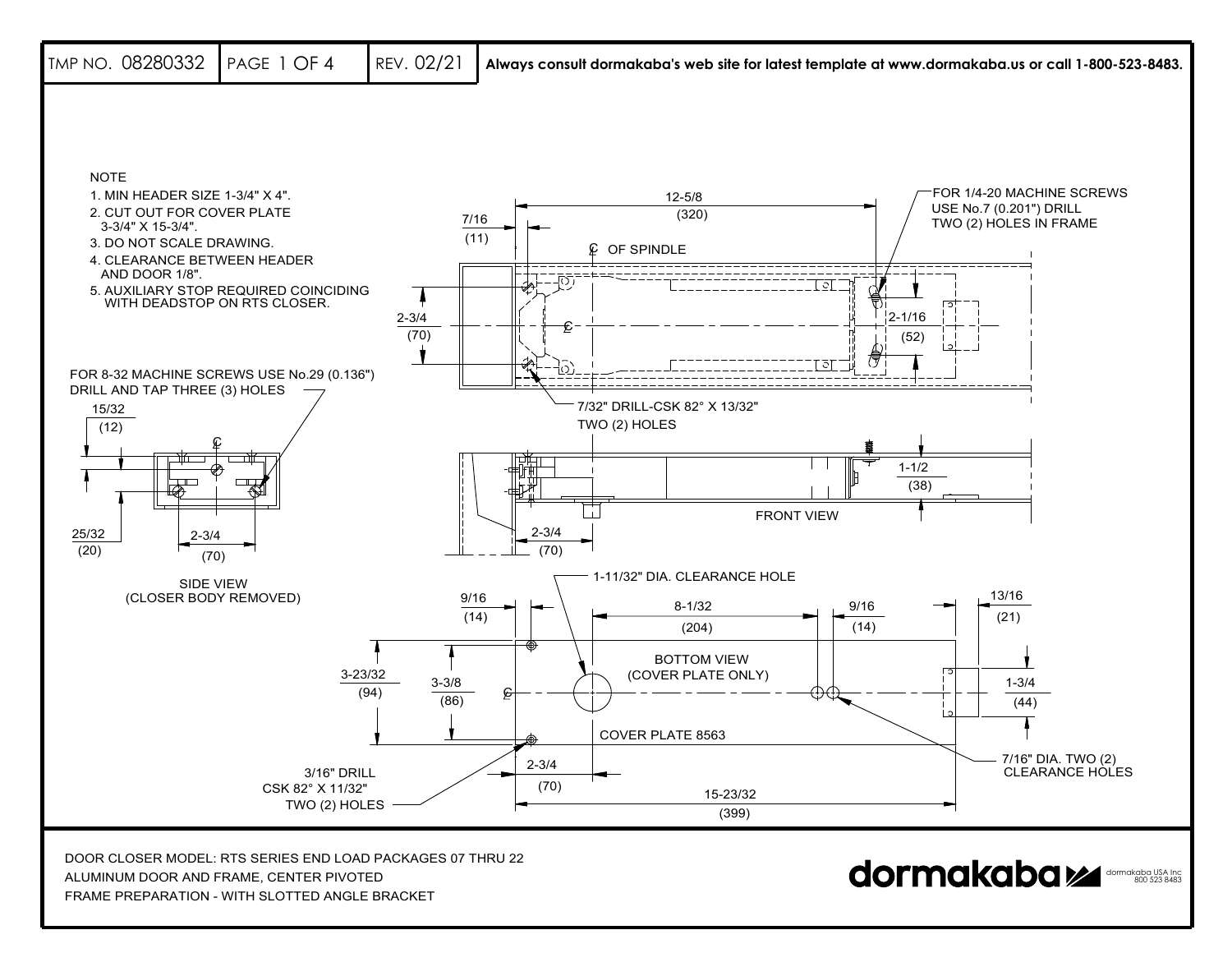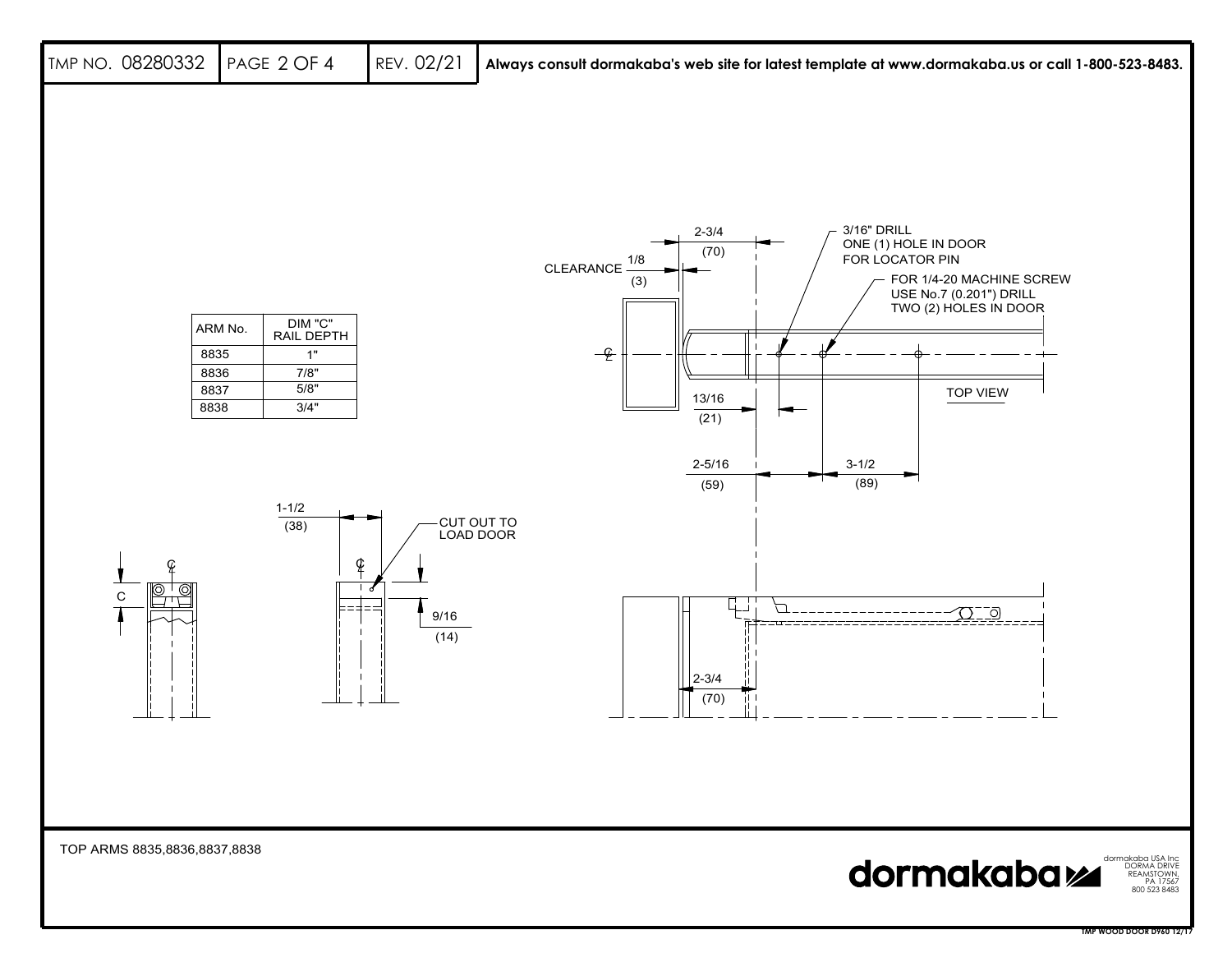REV. 02/21 **Always consult dormakaba's web site for latest template at www.dormakaba.us or call 1-800-523-8483.** TMP NO. 082803322 | page 3 OF 4 FLOOR PREPARATION - 8852/88534-1/4(108) FOR WOOD FLOORS USE 1/8" DRILL13/16 FOR PLASTIC ANCHORS USE 5/16" DRILL(21) TWO (2) HOLES IN FLOOR DIM BDIM APIVOT TYPE WEB DEPTH PIVOT No. $\textcircled{\scriptsize{1}}$ PIVOT HEIGHT  $\scriptstyle\varphi$ 7/81-3/16 - 1-7/168852FLOOR PIVOT1-9/161-7/8 - 2-1/88853THRESHOLD2-3/47/81-1/16 - 1-5/168855PIVOT(70) NOTE: ALL PIVOTS HAVE 1/4" HEIGHT ADJUSTMENTFRONT VIEW5/161/2MIN.3/16 (8) MIN. $(5)$  (13) AB中 <sup>A</sup> B $\operatorname{\mathfrak{C}}$  OF PIVOT FINISHED FLOORTHRESHOLD PIVOT - 8855FLOOR PIVOT - 8852/88532-5/8 (67)  $5 - 1/2$ (140) THRESHOLD PREPARATION - 88554-5/8 FOR 1/4-20 MACHINE SCREWS (117) USE No.7 (0.201") DRILL THREE (3) HOLES IN DOOR 3-3/4 (95)  $\epsilon$ 1-7/16MIN.C (36) 1/8**CLEARANCE** (3) 2-3/425/32" DRILL<br>ONE (1) CLEARANCE HOLE BOTTOM VIEW(70) FLOOR PIVOT TYPES: 8852,8853,8855,8857, ALUMINUM DOOR PREPARATION, CENTER PIVOTED 2-3/4" BACKSET dormakaba USA Inc 800 523 8483

PIVOTS 8852,8853,8855